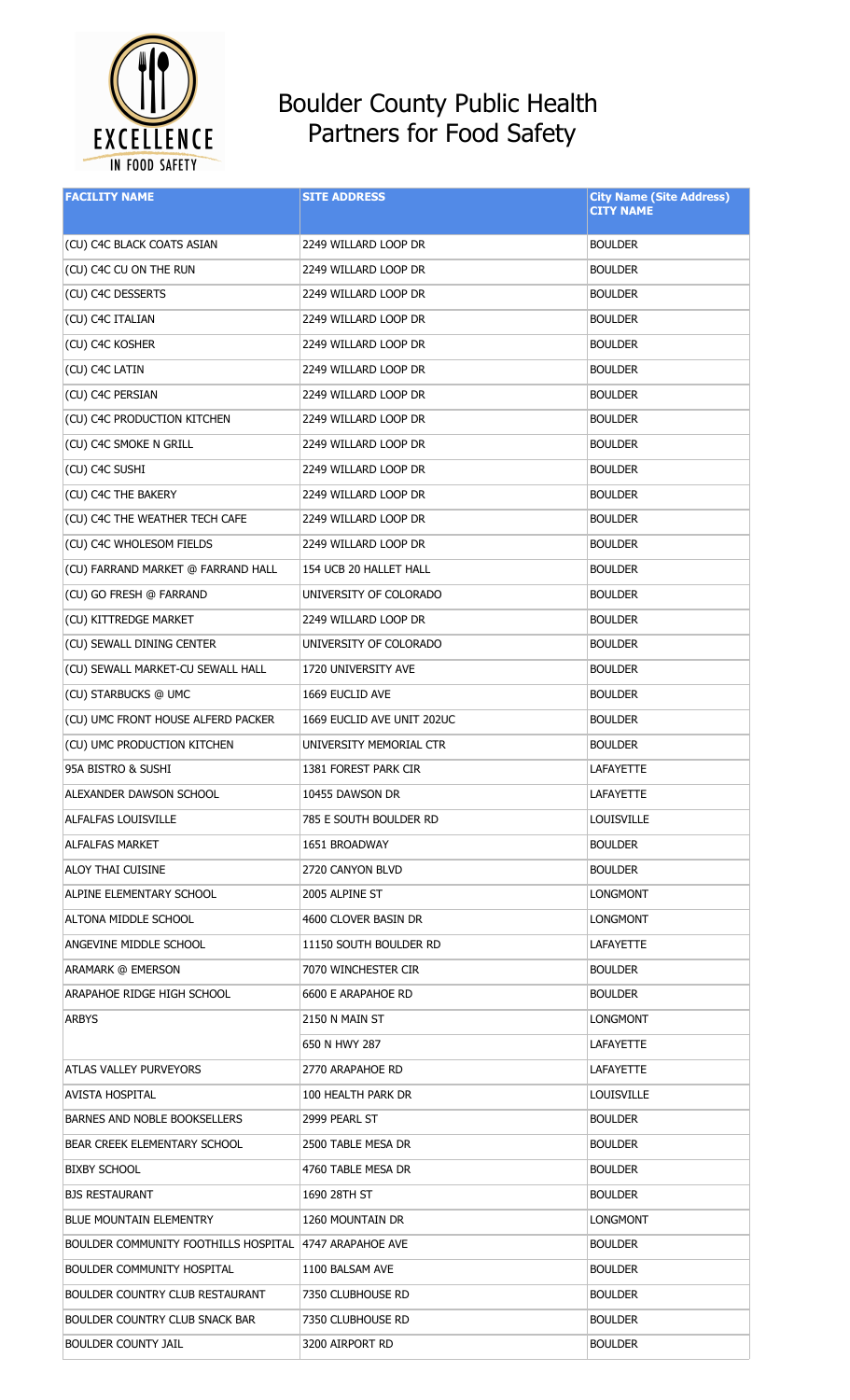| <b>FACILITY NAME</b>                   | <b>SITE ADDRESS</b>           | <b>City Name (Site Address)</b><br><b>CITY NAME</b> |
|----------------------------------------|-------------------------------|-----------------------------------------------------|
|                                        |                               |                                                     |
| <b>BOULDER HIGH SCHOOL</b>             | 1604 ARAPAHOE AVE             | <b>BOULDER</b>                                      |
| <b>BOULDER PREPARATORY HIGH SCHOOL</b> | 5075 CHAPARRAL CT UNIT 1      | <b>BOULDER</b>                                      |
| BRIDGE ASSISTED LIVING@LONGMONT        | 2444 PRATT ST                 | <b>LONGMONT</b>                                     |
| <b>BRIDGE HOUSE</b>                    | 5345 ARAPAHOE RD UNIT 5       | <b>BOULDER</b>                                      |
| BUFFALO WILD WINGS #108                | 404 MARSHALL RD               | <b>SUPERIOR</b>                                     |
| <b>BURGER KING</b>                     | 2020 KEN PRATT BLVD           | <b>LONGMONT</b>                                     |
| <b>BURGER KING MAIN ST</b>             | 2000 N MAIN ST                | <b>LONGMONT</b>                                     |
| <b>BURLINGTON ELEMENTARY SCHOOL</b>    | 1051 S PRATT PKWY             | <b>LONGMONT</b>                                     |
| BUTCHER AND THE BLONDE (MOBILE)        | 525 MAIN ST                   | <b>LOUISVILLE</b>                                   |
| CAL WOOD EDUCATION CENTER              | 2282 COUNTY RD 87             | <b>JAMESTOWN</b>                                    |
| CALIFORNIA PIZZA KITCHEN               | 1711 29TH ST UNIT 1180        | <b>BOULDER</b>                                      |
| CANTINA LAREDO                         | 1680 29TH ST                  | <b>BOULDER</b>                                      |
| CAREER DEVELOPMENT CENTER              | 1200 S SUNSET ST              | <b>LONGMONT</b>                                     |
| CARILLON AT BOULDER CREEK THE          | 2525 TAFT DR                  | <b>BOULDER</b>                                      |
| CARLS JR #7525                         | 1754 HOVER ST                 | <b>LONGMONT</b>                                     |
| CARLS JR #7734                         | <b>26 KEN PRATT BLVD</b>      | <b>LONGMONT</b>                                     |
| CARRABBAS ITALIAN GRILL #0608          | 575 MCCASLIN BLVD             | <b>LOUISVILLE</b>                                   |
| CASEY MIDDLE SCHOOL                    | 1301 HIGH ST                  | <b>BOULDER</b>                                      |
| <b>CELESTIAL SEASONINGS CAFE</b>       | 4600 SLEEPYTIME DR            | <b>BOULDER</b>                                      |
| <b>CENTAURUS HIGH SCHOOL</b>           | 10300 SOUTH BOULDER RD        | <b>LAFAYETTE</b>                                    |
| CENTENNIAL MIDDLE SCHOOL               | 2205 NORWOOD AVE              | <b>BOULDER</b>                                      |
| CENTENNIAL PEAKS HOSPITAL              | 2255 S 88TH AVE               | <b>LOUISVILLE</b>                                   |
| CENTRAL ELEMENTARY SCHOOL              | 1020 4TH AVE                  | <b>LONGMONT</b>                                     |
| CHEESECAKE FACTORY THE                 | 1401 PEARL ST                 | <b>BOULDER</b>                                      |
| CHICK FIL A AT LONGMONT                | <b>215 KEN PRATT BLVD</b>     | <b>LONGMONT</b>                                     |
| CHILIS GRILL AND BAR                   | 579 N HWY 287                 | <b>LAFAYETTE</b>                                    |
| <b>CHIPOTLE MEXICAN GRILL</b>          | 1100 KEN PRATT BLVD STE B     | <b>LONGMONT</b>                                     |
|                                        | 1650 28th ST 2-E 1224         | <b>BOULDER</b>                                      |
|                                        | 1708 N MAIN ST UNIT A         | <b>LONGMONT</b>                                     |
|                                        | 375 S MCCASLIN BLVD D         | <b>LOUISVILLE</b>                                   |
|                                        | 548 W SOUTH BOULDER RD D      | <b>LAFAYETTE</b>                                    |
|                                        | 919 PEARL ST                  | <b>BOULDER</b>                                      |
| CHUCK E CHEESES 711                    | 304 MARSHALL RD               | <b>SUPERIOR</b>                                     |
| COAL CREEK ELEMENTARY SCHOOL           | 801 W TAMARISK ST             | <b>LOUISVILLE</b>                                   |
| COLUMBINE ELEMENTARY SCHOOL            | 111 LONGS PEAK AVE            | <b>LONGMONT</b>                                     |
|                                        | 3130 REPPLIER DR              | <b>BOULDER</b>                                      |
| COMMUNITY FOOD SHARE                   | 650 S TAYLOR AVE              | <b>LOUISVILLE</b>                                   |
| COMMUNITY MONTESSORI KITCHEN           | 805 GILLESPIE DR              | <b>BOULDER</b>                                      |
| COMPASS GROUP USA (QUALCOMM)           | 6190 SPINE RD                 | <b>BOULDER</b>                                      |
| COURTYARD LOUISVILLE MARRIOTT          | 948 W DILLON RD               | <b>LOUISVILLE</b>                                   |
| <b>CREEKSIDE ELEMENTARY SCHOOL</b>     | 3740 MARTIN DR                | <b>BOULDER</b>                                      |
| <b>CREST VIEW ELEMENTARY SCHOOL</b>    | 1897 SUMAC AVE                | <b>BOULDER</b>                                      |
| <b>CULVER'S OF LONGMONT</b>            | 1218 S HOVER RD               | <b>LONGMONT</b>                                     |
| DAIRY QUEEN                            | 305 EXEMPLA CIR               | LAFAYETTE                                           |
| DIAMOND SHAMROCK 4058                  | 1704 ARAPAHOE AVE             | <b>BOULDER</b>                                      |
| DOMINOS PIZZA #6231                    | 2425 CANYON BLVD UNIT B       | <b>BOULDER</b>                                      |
| DOUGLASS ELEMENTARY SCHOOL             | 840 75TH ST                   | <b>BOULDER</b>                                      |
| DUTCH BROS COFFEE                      | 933 MAIN ST                   | <b>LONGMONT</b>                                     |
| EAGLE CREST ELEMENTARY SCHOOL          | 4444 CLOVER BASIN DR          | <b>LONGMONT</b>                                     |
| EGG AND I RESTAURANT THE               | 2055 KEN PRATT BLVD           | <b>LONGMONT</b>                                     |
| EINSTEIN BROS BAGELS #3631             | 548 W SOUTH BOULDER RD UNIT A | LAFAYETTE                                           |
| EISENHOWER ELEMENTARY SCHOOL           | 1220 EISENHOWER ST            | <b>BOULDER</b>                                      |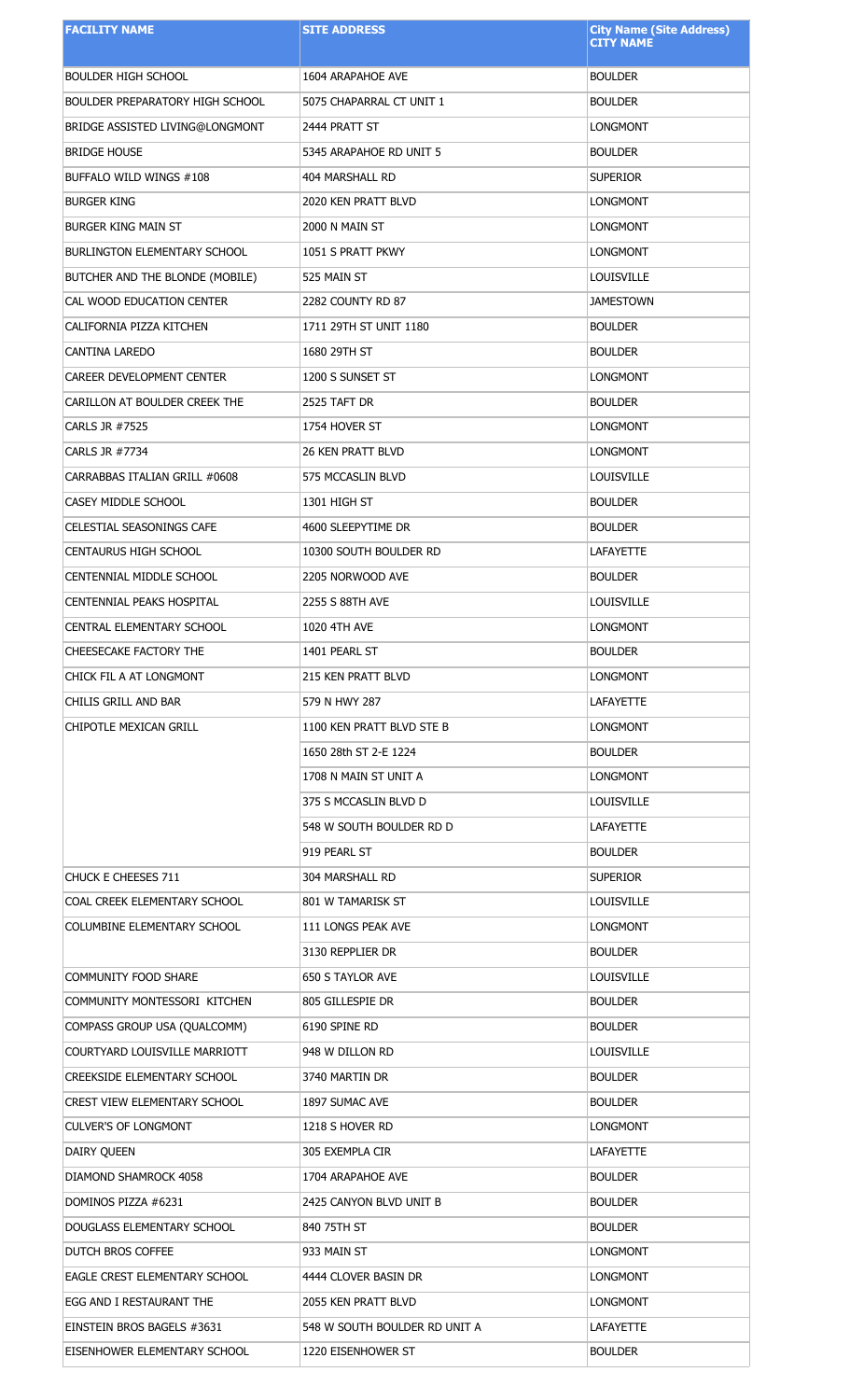| <b>FACILITY NAME</b>                                 | <b>SITE ADDRESS</b>           | <b>City Name (Site Address)</b><br><b>CITY NAME</b> |
|------------------------------------------------------|-------------------------------|-----------------------------------------------------|
|                                                      |                               |                                                     |
| ELDORADO K-8 SCHOOL                                  | 3351 S INDIANA ST             | <b>SUPERIOR</b>                                     |
| ERIE ELEMENTARY                                      | 4137 N 127TH                  | ERIE                                                |
| EXEMPLA GOOD SAMARITAN MEDICAL                       | 200 EXEMPLA CIR               | <b>LAFAYETTE</b>                                    |
| FAIRVIEW HIGH SCHOOL                                 | 1515 GREENBRIAR BLVD          | <b>BOULDER</b>                                      |
| FALL RIVER ELEMENTARY SCHOOL                         | 1400 DEERWOOD DR              | <b>LONGMONT</b>                                     |
| <b>FIREHOUSE SUBS</b>                                | 1695 29TH ST UNIT 1250        | <b>BOULDER</b>                                      |
|                                                      | 534 W SOUTH BOULDER RD UINT D | <b>LAFAYETTE</b>                                    |
| <b>FIRESIDE ELEMENTARY</b>                           | 845 W DAHLIA                  | <b>LOUISVILLE</b>                                   |
| FLAGSTAFF ACADEMY SCHOOL                             | 2040 MILLER DR                | LONGMONT                                            |
| <b>FLATIRONS ELEMENTARY SCHOOL</b>                   | 1150 7TH ST                   | <b>BOULDER</b>                                      |
| FOOTHILL ELEMENTARY SCHOOL                           | 1001 HAWTHORNE                | <b>BOULDER</b>                                      |
| FRASCA FOOD AND WINE                                 | 1738 PEARL ST                 | <b>BOULDER</b>                                      |
| FREDDYS FROZEN CUSTARD AND<br><b>STEAKBURGERS</b>    | 2250 N MAIN ST                | <b>LONGMONT</b>                                     |
| <b>GAIAM CAFE</b>                                    | 833 W SOUTH BOULDER RD        | <b>LOUISVILLE</b>                                   |
| GARBANZO MEDITERRANEAN GRILL #1012                   | 1905 S 29th ST UNIT 1174      | <b>BOULDER</b>                                      |
| <b>HALCYON SCHOOL</b>                                | 3100 BUCKNELL                 | <b>BOULDER</b>                                      |
| HAPA SUSHI AND SAKE                                  | 1117 PEARL ST                 | <b>BOULDER</b>                                      |
| HEATHERWOOD ELEMENTARY SCHOOL                        | 7750 CONCORD                  | <b>BOULDER</b>                                      |
| <b>HIGH PEAKS BCSIS</b>                              | 3995 E AURORA AVE             | <b>BOULDER</b>                                      |
| HISSHO SUSHI #312 (INSIDE SPROUTS)                   | 2525 ARAPAHOE AVE             | <b>BOULDER</b>                                      |
| HISSHO SUSHI #319 (INSIDE SPROUTS)                   | 555 W SOUTH BOULDER RD UNIT A | <b>LAFAYETTE</b>                                    |
| <b>HORIZON K-8 SCHOOL</b>                            | 4545 E SIOUX DR               | <b>BOULDER</b>                                      |
| HYGIENE ELEMENTARY                                   | 11968 N 75TH ST               | <b>HYGIENE</b>                                      |
| <b>IDEAL MARKET</b>                                  | 1275 ALPINE AVE               | <b>BOULDER</b>                                      |
| <b>ILLEGAL PETES</b>                                 | 1447 PEARL ST                 | <b>BOULDER</b>                                      |
| INDIAN PEAKS ELEMENTARY                              | 1335 S JUDSON ST              | <b>LONGMONT</b>                                     |
| JAMBA JUICE                                          | 1695 29TH ST UNIT 1256        | <b>BOULDER</b>                                      |
|                                                      | 3053 ARAPAHOE AVE             | <b>BOULDER</b>                                      |
| <b>JAX FISH HOUSE</b>                                | 928 PEARL ST                  | <b>BOULDER</b>                                      |
| <b>JUSTICE HIGH SCHOOL</b>                           | 805 EXCALIBUR ST              | LAFAYETTE                                           |
| <b>KASA</b>                                          | 1468 PEARL ST STE 110         | <b>BOULDER</b>                                      |
| KENT SANBORN ELEMENTARY SCHOOL                       | 2235 VIVIAN ST                | LONGMONT                                            |
| KENTUCKY FRIED CHICKEN A AND W                       | 2604 N MAIN ST                | LONGMONT                                            |
| KIKKA AT WHOLE FOODS MARKET                          | 2905 PEARL ST                 | <b>BOULDER</b>                                      |
| KIKKA SUSHI                                          | 303 MARSHALL RD               | <b>SUPERIOR</b>                                     |
| KITCHEN NEXT DOOR THE                                | 1035 PEARL ST                 | <b>BOULDER</b>                                      |
| KITCHEN THE                                          | 1039 PEARL ST                 | <b>BOULDER</b>                                      |
| KITCHEN UPSTAIRS                                     | 1039 PEARL ST                 | <b>BOULDER</b>                                      |
| LA MARIPOSA RESTAURANT                               | 1240 KEN PRATT BLVD UNIT 5A   | LONGMONT                                            |
| LAFAYETTE ELEMENTARY SCHOOL                          | 101 N BERMONT WY              | LAFAYETTE                                           |
| LANDMARK MEMORY CARE                                 | 1744 S PUBLIC RD              | LAFAYETTE                                           |
| LEVY AWW SHUCKS (SPEACIL EVENT)                      | UCB 372 FOLSOM FIELD          | <b>BOULDER</b>                                      |
| LEVY BAR BE CU (SPECIAL EVENT)                       | FOLSOM FIELD                  | <b>BOULDER</b>                                      |
| LEVY BOULDER PIZZA CO (MOBILE)                       | 2085 COLORADO BLVD            | <b>BOULDER</b>                                      |
| LEVY BUFFALO BITES (SPECIAL EVENT)                   | FOLSOM FIELD                  | <b>BOULDER</b>                                      |
| LEVY BUFFALO GRILL                                   | 2085 E COLORADO BLVD          | <b>BOULDER</b>                                      |
| LEVY BUFFALO SNACK SHOP (SPECIAL EVENT) FOLSOM FIELD |                               | <b>BOULDER</b>                                      |
| LEVY CAMPUS PROVISIONS (PRE-PKG                      | FOLSOM FIELD                  | <b>BOULDER</b>                                      |
| MOBILE)                                              |                               |                                                     |
| LEVY CHAMPIONS CLUB                                  | UCB 372 FOLSOM FIELD          | <b>BOULDER</b>                                      |
| LEVY CHAMPS (SPECIAL EVENT)                          | 2085 COLORADO AVE             | <b>BOULDER</b>                                      |
| LEVY CHAR DOG 1 (MOBILE)                             | UCB 372 FOLSOM FILED          | <b>BOULDER</b>                                      |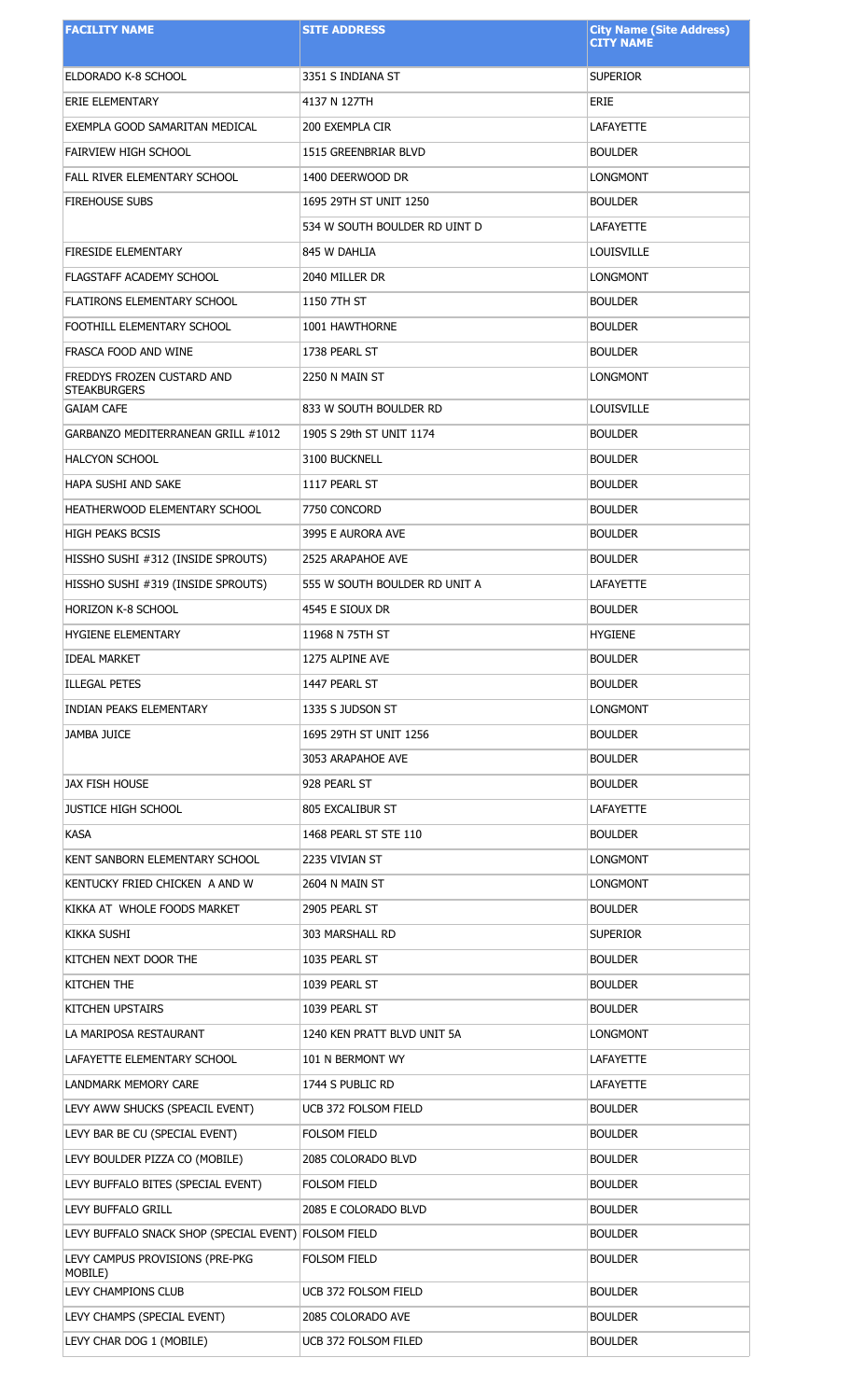| <b>FACILITY NAME</b>                                 | <b>SITE ADDRESS</b>       | <b>City Name (Site Address)</b><br><b>CITY NAME</b> |
|------------------------------------------------------|---------------------------|-----------------------------------------------------|
| LEVY CHAR DOG 2 (MOBILE)                             | UCB 372 FOLSOM FIELD      | <b>BOULDER</b>                                      |
| LEVY CHAR DOG 3 (MOBILE)                             | UCB 372 FOLSOM FIELD      | <b>BOULDER</b>                                      |
| LEVY CLUB CONCESSION 1                               | FOLSOM FIELD RM 502       | <b>BOULDER</b>                                      |
| LEVY CLUB CONCESSION BAR #1                          | <b>FOLSOM FIELD</b>       | <b>BOULDER</b>                                      |
| LEVY CLUB CONCESSION BAR 2                           | FOLSOM FIELD RM 580 A     | <b>BOULDER</b>                                      |
| LEVY CLUB CONCESSION BAR 3                           | FOLSOM FIELD ROOM 505     | <b>BOULDER</b>                                      |
| LEVY COORS EVENT CENTER NE                           | 950 REGENT DR             | <b>BOULDER</b>                                      |
| LEVY COORS EVENT CENTER NW                           | 950 REGENT DR             | <b>BOULDER</b>                                      |
| LEVY COORS EVENT CENTER SE &<br>COMMISSARY           | 950 REGENT DR             | <b>BOULDER</b>                                      |
| LEVY COORS EVENT CENTER SW                           | 950 REGENT DR             | <b>BOULDER</b>                                      |
| LEVY DAL WARD (CU)                                   | UCB 372 FOLSOM FIELD      | <b>BOULDER</b>                                      |
| <b>LEVY FLATIRON GRILL</b>                           | 2085 COLORADO BLVD        | <b>BOULDER</b>                                      |
| LEVY FLATIRONS CLUB                                  | FOLSOM FIELD FLATIRONS CL | <b>BOULDER</b>                                      |
| LEVY FOLSOM FIELD COLD KITCHEN 6TH<br>FLOOR (CU)     | FOLSOM FIELD RM 604       | <b>BOULDER</b>                                      |
| LEVY FOLSOM FIELD HOT PREP KITCHEN 6TH<br>FLOOR (CU) | FOLSOM FIELD RM 680       | <b>BOULDER</b>                                      |
| LEVY FOLSOM STREET CHICKEN                           | 2085 COLORADO AVE         | <b>BOULDER</b>                                      |
| LEVY IPF 1 (MOBILE)                                  | UCB 372 N FOLSOM FIELD    | <b>BOULDER</b>                                      |
| LEVY IPF 2 (MOBILE)                                  | UCB 372 N FOLSOM FIELD    | <b>BOULDER</b>                                      |
| LEVY MOTIONS (MOBILE)                                | 950 REGENT DR             | <b>BOULDER</b>                                      |
| LEVY PLAZA DOGS (SPECIAL EVENT)                      | 2085 COLORADO BLVD        | <b>BOULDER</b>                                      |
| LEVY PRETZEL AND BEER 1 (SPECIAL EVENT)              | UCB 372 FOLSOM FIELD      | <b>BOULDER</b>                                      |
| LEVY PRETZEL AND BEER 2 (MOBILE)                     | UCB 372 FOLSOM FIELD      | <b>BOULDER</b>                                      |
| LEVY RALPHIES                                        | 2085 COLORADO BLVD        | <b>BOULDER</b>                                      |
| LEVY RALPHIES CORRAL (SPECIAL EVENT)                 | FOLSOM FIELD              | <b>BOULDER</b>                                      |
| LEVY RED ROCK TACO CART (SPECIAL EVENT) FOLSOM FIELD |                           | <b>BOULDER</b>                                      |
| LEVY RED ROCK TACO SHOP (SPECIAL<br>EVENT)           | FOLSOM FIELD              | <b>BOULDER</b>                                      |
| LEVY ROOF TOP CART (SPECIAL EVENT)                   | UCB 372 FOLSOM FIELD      | <b>BOULDER</b>                                      |
| LEVY SAUSAGE SHACK (SPECIAL EVENT)                   | <b>FOLSOM FIELD</b>       | <b>BOULDER</b>                                      |
| LEVY SNACK TIME (SPECIAL EVENT)                      | FOLSOM FIELD              | <b>BOULDER</b>                                      |
| LEVY TOUCHDOWN CLUB                                  | UCB 372 FOLSOM FIELD      | <b>BOULDER</b>                                      |
| LINDSAYS BOULDER DELI AT HAAGEN DAZ                  | 1148 PEARL ST             | <b>BOULDER</b>                                      |
| LONGMONT ESTATES ELEMENTARY SCHOOL                   | 1601 NORTHWESTERN RD      | LONGMONT                                            |
| LONGMONT MEALS ON WHEELS                             | 910 LONGS PEAK AVE        | LONGMONT                                            |
| LONGMONT SENIOR HIGH SCHOOL                          | 1040 SUNSET ST            | LONGMONT                                            |
| LONGS PEAK MIDDLE SCHOOL                             | 1500 14TH AVE             | LONGMONT                                            |
| LOUISVILLE ELEMENTARY SCHOOL                         | 400 S HUTCHINSON          | LOUISVILLE                                          |
| LOUISVILLE MIDDLE SCHOOL                             | 1341 MAIN ST              | LOUISVILLE                                          |
| LUCILES CREOLE CAFE                                  | 518 KIMBARK ST            | LONGMONT                                            |
| LUCILES DRY STORAGE                                  | 2124 14TH ST              | <b>BOULDER</b>                                      |
| LUCKYS BAKEHOUSE & CREAMERY                          | 3960 BROADWAY ST          | <b>BOULDER</b>                                      |
| LUCKYS CAFE                                          | 3980 BROADWAY UNIT 107    | <b>BOULDER</b>                                      |
| <b>LUCKYS MARKET</b>                                 | 3960 BROADWAY             | <b>BOULDER</b>                                      |
| LYONS ELEMENTARY SCHOOL                              | 338 HIGH ST               | <b>LYONS</b>                                        |
| LYONS MIDDLE SCHOOL                                  | <b>100 2ND AVE</b>        | <b>LYONS</b>                                        |
| <b>MAD GREENS</b>                                    | 1805 29TH ST UNIT 1144    | <b>BOULDER</b>                                      |
|                                                      | 994 W DILLON RD UNIT 100  | LOUISVILLE                                          |
| MANHATTAN MIDDLE SCHOOL                              | 290 MANHATTAN DR          | <b>BOULDER</b>                                      |
| MAPLETON ECC                                         | 840 MAPLETON AVE          | <b>BOULDER</b>                                      |
| <b>MARROCCOS</b>                                     | 8 UTICA ST                | WARD                                                |
| MCDONALDS 0109                                       | 1800 28TH ST STE A1       | <b>BOULDER</b>                                      |
| MCDONALDS 1053                                       | 2920 BASELINE RD          | <b>BOULDER</b>                                      |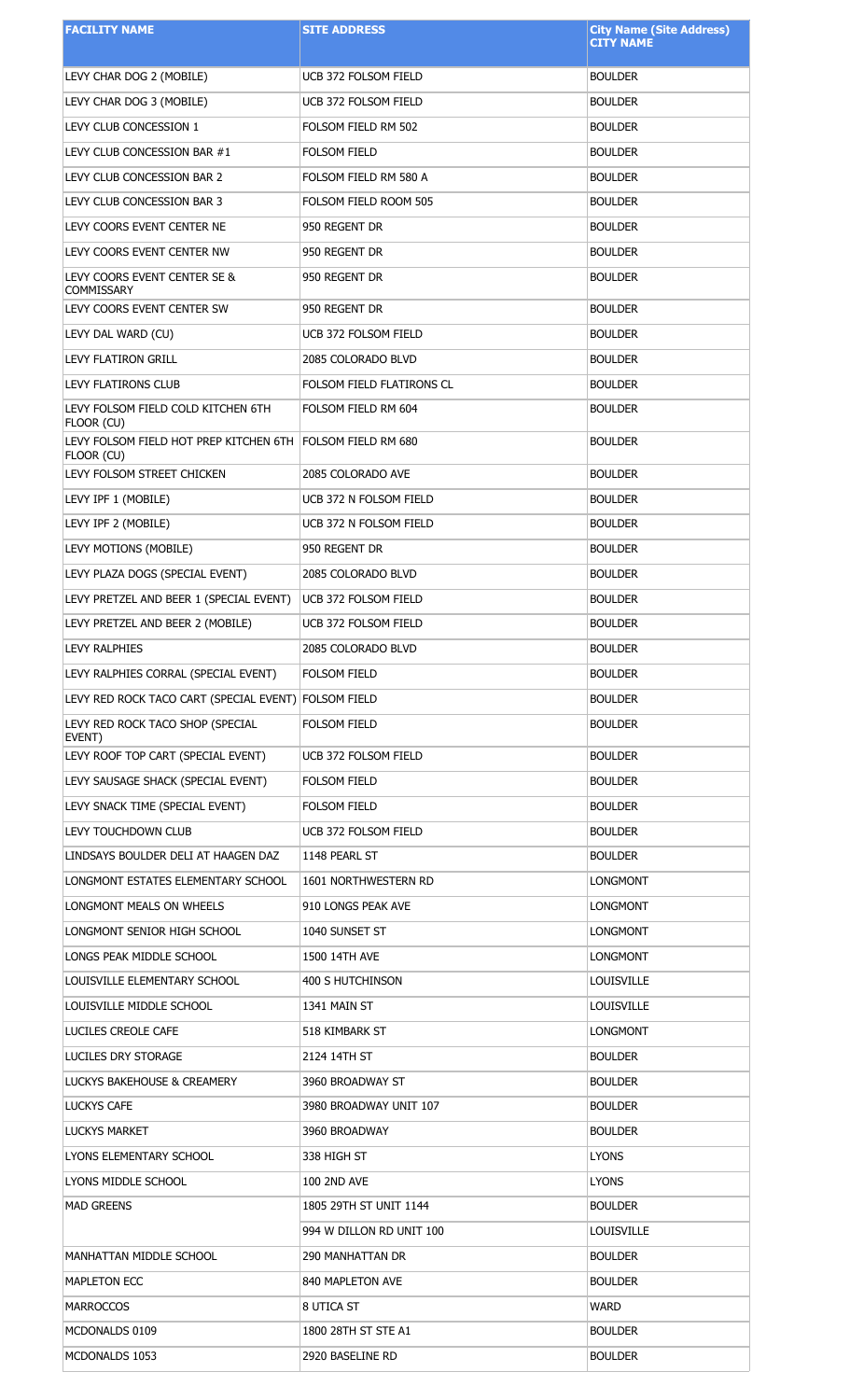| <b>FACILITY NAME</b>                | <b>SITE ADDRESS</b>             | <b>City Name (Site Address)</b><br><b>CITY NAME</b> |
|-------------------------------------|---------------------------------|-----------------------------------------------------|
|                                     |                                 |                                                     |
| <b>MCDONALDS HOVER</b>              | 1051 S HOVER RD                 | <b>LONGMONT</b>                                     |
| MESA ELEMENTARY SCHOOL              | 1575 LEHIGH ST                  | <b>BOULDER</b>                                      |
| <b>MODMARKET</b>                    | 1600 28TH ST UNIT 1212          | <b>BOULDER</b>                                      |
| MOES BROADWAY BAGEL                 | 2650 BROADWAY                   | <b>BOULDER</b>                                      |
|                                     | 3075 ARAPAHOE RD                | <b>BOULDER</b>                                      |
|                                     | 3267 28TH ST                    | <b>BOULDER</b>                                      |
| MONARCH HIGH SCHOOL                 | 329 CAMPUS DR                   | LOUISVILLE                                          |
| MONARCH K-8 SCHOOL                  | 263 CAMPUS DR                   | LOUISVILLE                                          |
| MOTOMAKI                            | 1600 28TH ST UNIT 1216          | <b>BOULDER</b>                                      |
| <b>MOUNTAIN VIEW ELEMENTARY</b>     | 1415 14TH ST                    | <b>LONGMONT</b>                                     |
| MUMTAZ MEDITERRANEAN CUISINE        | 588 N HWY 287 UNIT 100          | <b>LAFAYETTE</b>                                    |
| NATIVE FOODS CAFE                   | 1675 29TH ST UNIT 1272          | <b>BOULDER</b>                                      |
| NATURAL GROCERS                     | 2685 PEARL ST                   | <b>BOULDER</b>                                      |
| NEDERLAND ELEMENTARY                | 1 SUNDOWN TR                    | NEDERLAND                                           |
| NEDERLAND MIDDLE/SENIOR HIGH SCHOOL | 597 CTY RD 130                  | NEDERLAND                                           |
| NEVIN PLATT MIDDLE SCHOOL           | 6096 E BASELINE RD              | <b>BOULDER</b>                                      |
| NEW VISTA HIGH SCHOOL               | 700 20TH ST                     | <b>BOULDER</b>                                      |
| NEXT DOOR AMERICAN EATERY           | 1232 S HOVER ST UNIT C400       | <b>LONGMONT</b>                                     |
| NIWOT ELEMENTARY                    | 8778 MORTON RD                  | <b>NIWOT</b>                                        |
| NIWOT HIGH                          | 8989 NIWOT RD                   | <b>NIWOT</b>                                        |
| NOODLES & COMPANY                   | 2255 N MAIN ST                  | LONGMONT                                            |
|                                     | 534 W SOUTH BOULDER RD UNIT A   | <b>LAFAYETTE</b>                                    |
| <b>NOODLES AND COMPANY</b>          | 1087 S HOVER RD UNIT D          | <b>LONGMONT</b>                                     |
|                                     | 1100 W DILLON RD UNIT D         | <b>LOUISVILLE</b>                                   |
|                                     | 1245 ALPINE AVE                 | <b>BOULDER</b>                                      |
| NORTHRIDGE ELEMENTARY               | 1200 19TH AVE                   | LONGMONT                                            |
| OUR CENTER                          | 220 COLLYER ST                  | LONGMONT                                            |
| <b>OUTBACK STEAKHOUSE #0616</b>     | 988 DILLON RD                   | <b>LOUISVILLE</b>                                   |
| PANDA EXPRESS                       | 2100 28TH ST UNIT 1-A           | <b>BOULDER</b>                                      |
|                                     | 2524 MAIN ST                    | LONGMONT                                            |
|                                     | 301 CENTER DR                   | <b>SUPERIOR</b>                                     |
|                                     | 589 S HOVER RD UNIT 100         | LONGMONT                                            |
| PANDA EXPRESS #1493                 | 155 E KEN PRATT AVE             | LONGMONT                                            |
| PANDA EXPRESS (CU)                  | 1669 EUCLID AVE UNIT 179        | <b>BOULDER</b>                                      |
| PANERA BREAD 3078                   | 425 KEN PRATT BLVD              | LONGMONT                                            |
| PANERA BREAD 3080                   | 302 CENTER DR UNIT A            | <b>SUPERIOR</b>                                     |
| PANERA BREAD 3083                   | 1855 29TH ST 1E 1172            | <b>BOULDER</b>                                      |
| PAPA MURPHY'S                       | 765 E SOUTH BOULDER RD          | LOUISVILLE                                          |
| PEETS COFFEE AND TEA                | 1695 29TH ST UNIT 1260          | <b>BOULDER</b>                                      |
| PIONEER ELEMENTARY                  | 101 BASELINE RD                 | <b>LAFAYETTE</b>                                    |
| PIZZA HUT #4862                     | 2255 N MAIN ST                  | <b>LONGMONT</b>                                     |
| PIZZA HUT WING STREET #4874         | 589 S HOVER RD UNIT 400         | LONGMONT                                            |
| PIZZA HUT WING STREET 4828          | 3175 28TH ST E                  | <b>BOULDER</b>                                      |
| PIZZAREV                            | 520 W SOUTH BOULDER RD          | LAFAYETTE                                           |
| PRESBYTERIAN HIGHLANDS RETREAT      | 1306 BUSINESS RT 7              | <b>ALLENSPARK</b>                                   |
| PROTEIN BAR                         | 1855 29TH ST UNIT 1152          | <b>BOULDER</b>                                      |
| PUMPHOUSE RED ZONE                  | 540 MAIN ST                     | <b>LONGMONT</b>                                     |
| <b>QDOBA MEXICAN GRILL</b>          | 1625 28TH ST                    | <b>BOULDER</b>                                      |
| <b>ODOBA MEXICAN GRILL #2526</b>    | 459 S MCCASLIN BLVD UNIT 1      | LOUISVILLE                                          |
| <b>OUALITY INN</b>                  | 1196 W DILLON RD                | LOUISVILLE                                          |
| QUIZNOS                             | 535 W SOUTH BOULDER RD UNIT 290 | LAFAYETTE                                           |
| QUIZNOS SUBS 1326                   | 1606 CONESTOGA ST UNIT A        | <b>BOULDER</b>                                      |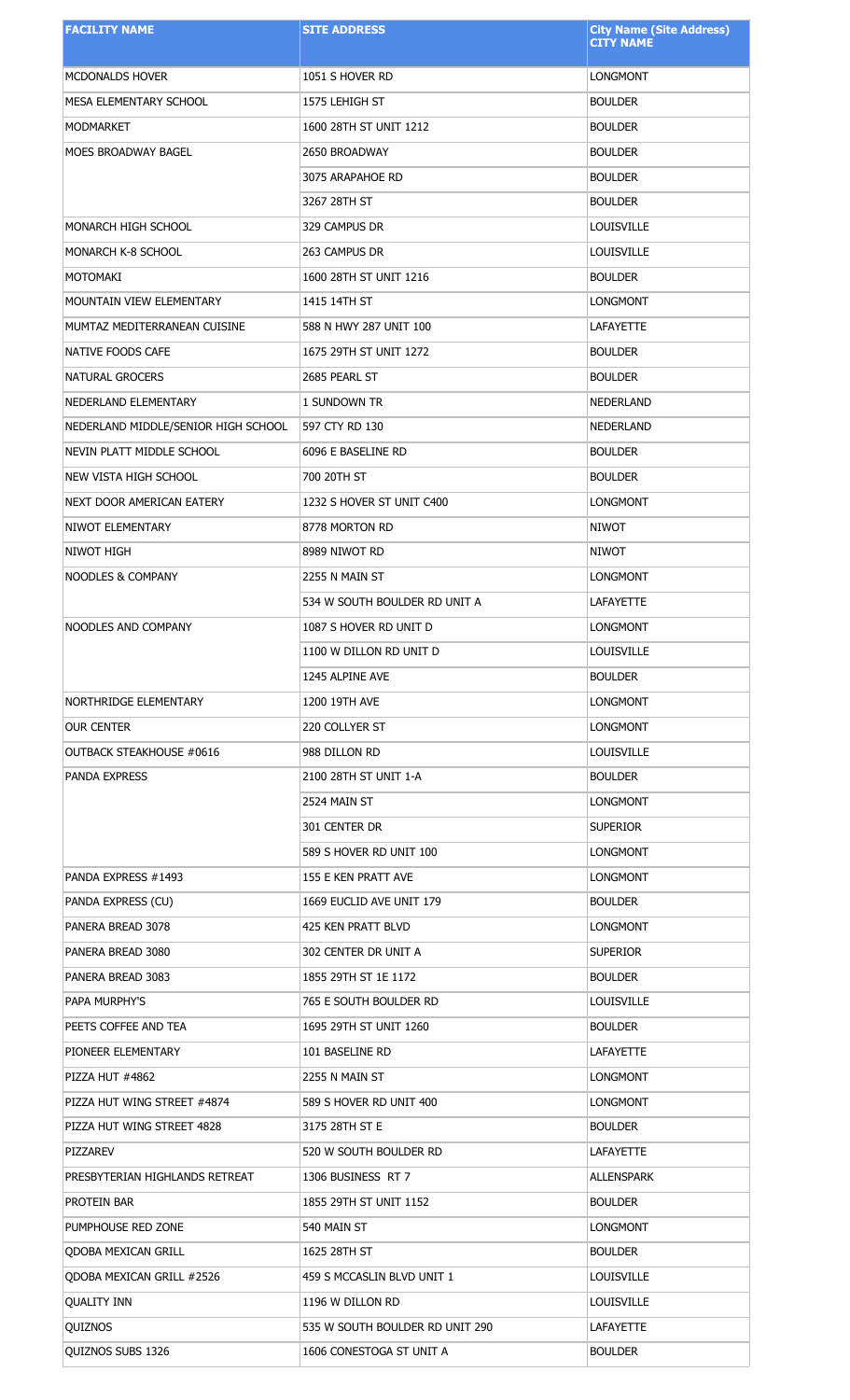| <b>FACILITY NAME</b>                 | <b>SITE ADDRESS</b>            | <b>City Name (Site Address)</b><br><b>CITY NAME</b> |
|--------------------------------------|--------------------------------|-----------------------------------------------------|
|                                      |                                |                                                     |
| QUIZNOS SUBS 3309                    | 3040 28TH ST                   | <b>BOULDER</b>                                      |
| RED HAWK ELEMENTARY 26               | 1500 S TELLEEN AVE             | <b>ERIE</b>                                         |
| RED LOBSTER #6235                    | 2177 KEN PRATT BLVD            | <b>LONGMONT</b>                                     |
| RED ROBIN AMERICAS GOURMET BURGERS   | 2331 CLOVER BASIN DR           | <b>LONGMONT</b>                                     |
| RESIDENCE INN BY MARRIOTT LOUISVILLE | 845 COAL CREEK CIR             | LOUISVILLE                                          |
| RIB HOUSE BY CHEF EXTRAORDINARE THE  | 1920 S COFFMAN ST              | <b>LONGMONT</b>                                     |
| RIPPLE PURE FROZEN YOGURT            | 1682 30TH ST                   | <b>BOULDER</b>                                      |
| ROCKY MOUNTAIN ELEMENTARY SCHOOL     | 800 E 5TH AVE                  | <b>LONGMONT</b>                                     |
| <b>RYAN ELEMENTARY</b>               | 1405 CENTAUR VILLAGE DR        | <b>LAFAYETTE</b>                                    |
| SACRED HEART OF JESUS SCHOOL         | 1317 MAPLETON ST               | <b>BOULDER</b>                                      |
| SAFEWAY STORE 2911                   | 2798 ARAPAHOE RD               | <b>BOULDER</b>                                      |
| SANCHEZ ELEMENTARY                   | 655 SIR GALAHAD DR             | <b>LAFAYETTE</b>                                    |
| SANTIAGOS II MEXICAN RESTAURANT      | 104 N PUBLIC RD                | <b>LAFAYETTE</b>                                    |
| SANTIAGOS MEXICAN RESTAURANT         | 215 MAIN ST                    | <b>LONGMONT</b>                                     |
| SILVER CREEK HIGH SCHOOL             | 4901 NELSON RD                 | <b>LONGMONT</b>                                     |
| SILVERMINE SUBS                      | 1280 CENTAUR VILLAGE DR UNIT 1 | <b>LAFAYETTE</b>                                    |
| <b>SKY COFFEE</b>                    | 200 EXEMPLA CIR                | <b>LAFAYETTE</b>                                    |
| SKYLINE SENIOR HIGH                  | 600 E MOUNTAIN VIEW AVE        | <b>LONGMONT</b>                                     |
| <b>SMASHBURGER</b>                   | 2755 DAGNY WY UNIT 103         | <b>LAFAYETTE</b>                                    |
|                                      | 994 W DILLON RD UNIT 500       | <b>LOUISVILLE</b>                                   |
| SMASHBURGER @ CROSS ROADS MALL       | 1650 28TH ST UNIT 1226         | <b>BOULDER</b>                                      |
| <b>SNOOZE</b>                        | 1617 PEARL ST UNIT 100         | <b>BOULDER</b>                                      |
| SOUTHERN HILLS MIDDLE SCHOOL         | 1500 KNOX DR                   | <b>BOULDER</b>                                      |
| SOUTHERN SUN PUB & BREWERY           | 627 S BROADWAY UNIT A          | <b>BOULDER</b>                                      |
| SPROUTS FARMERS MARKET               | 2525 ARAPAHOE AVE UNIT E65     | <b>BOULDER</b>                                      |
|                                      | 2950 BASELINE RD               | <b>BOULDER</b>                                      |
|                                      | 555 W SOUTH BOULDER RD UNIT A  | <b>LAFAYETTE</b>                                    |
| STARBUCKS 21402                      | 1352 COLLEGE AVE UNIT 115      | <b>BOULDER</b>                                      |
| <b>STARBUCKS COFFEE</b>              | 119 MCCASLIN BLVD              | <b>SUPERIOR</b>                                     |
|                                      | 535 W SOUTH BOULDER RD STE 260 | <b>LAFAYETTE</b>                                    |
| STARBUCKS COFFEE #5587               | 459 MCCASLIN BLVD UNIT 7       | <b>LOUISVILLE</b>                                   |
| STARBUCKS COFFEE 10588               | 1810 29TH ST UNIT 1020         | <b>BOULDER</b>                                      |
| STARBUCKS COFFEE 10677               | 1749 MAIN ST UNIT A            | LONGMONT                                            |
| STARBUCKS COFFEE 10857               | 2400 BASELINE RD               | <b>BOULDER</b>                                      |
| STARBUCKS COFFEE 10867               | 2800 ROCK CREEK CIR UNIT A-1   | <b>SUPERIOR</b>                                     |
| STARBUCKS COFFEE 13426               | 3336 ARAPAHOE AVE              | <b>ERIE</b>                                         |
| STARBUCKS COFFEE 240                 | 1402 BROADWAY                  | <b>BOULDER</b>                                      |
| STARBUCKS COFFEE 246                 | 3033 ARAPAHOE RD               | <b>BOULDER</b>                                      |
| STARBUCKS COFFEE 5548                | 1427 PEARL ST                  | <b>BOULDER</b>                                      |
| STARBUCKS COFFEE 5594                | 2770 PEARL ST                  | <b>BOULDER</b>                                      |
| STARBUCKS COFFEE 6638                | 1087 S HOVER RD UNIT A-1       | LONGMONT                                            |
| STARBUCKS COFFEE 8663                | 815 E 17TH AVE UNIT C5         | LONGMONT                                            |
| STARBUCKS COFFEE 9693                | 2318 17TH AVE                  | LONGMONT                                            |
| STONE CUP THE                        | 442 HIGH ST                    | <b>LYONS</b>                                        |
| <b>SUBWAY</b>                        | 1116 W DILLON RD UNIT 8        | <b>LOUISVILLE</b>                                   |
|                                      | 1335 SOUTH BOULDER RD          | LOUISVILLE                                          |
| <b>SUBWAY 28908</b>                  | 4760 BASELINE RD               | <b>BOULDER</b>                                      |
| SUMMIT CHARTER SCHOOL                | 4655 HANOVER AVE               | <b>BOULDER</b>                                      |
| SUNSET MIDDLE SCHOOL                 | 1300 S SUNSET                  | <b>LONGMONT</b>                                     |
| SUPER TARGET 1769                    | 400 MARSHALL RD                | <b>SUPERIOR</b>                                     |
| SUPERIOR ELEMENTARY                  | 1800 S INDIANA ST              | <b>SUPERIOR</b>                                     |
| <b>TACO BELL #33840</b>              | 2220 MAIN ST                   | <b>LONGMONT</b>                                     |
|                                      |                                |                                                     |